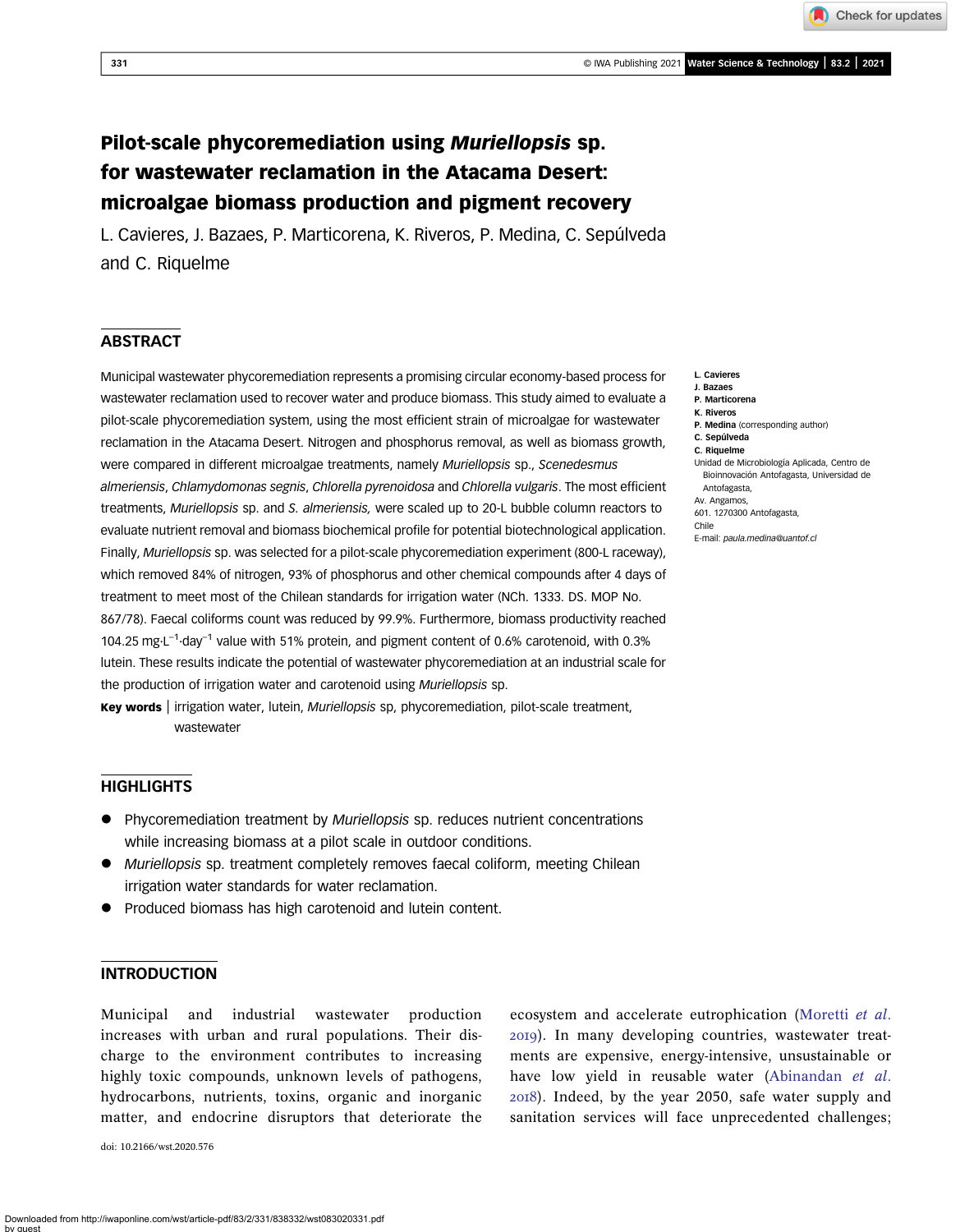however, water problems represent a global concern with local solutions.

The Atacama Desert, the aridest region in the world, is considered a water hotspot due to scarcity of freshwater supply and is also threatened by industrial mining activities ([Saavedra](#page-12-0) et al. 2018). The potable water for its major coastal city comes from a desalination plant, and the resulting municipal wastewater is discharged back to the environment with almost no treatment at all. Water reclamation in this urban area could aid in reducing water withdrawal, supplying water for irrigation purposes and reducing the environmental impact related to effluent discharge. The treatment of wastewater through algal intervention is known as phycoremediation and has been studied for over 60 years. It has proven to be an efficient technique for algal growth as well as for value-added product development (Hu [et al](#page-11-0).  $2018$ ). Some advantages over traditional wastewater treatments include high levels of nitrogen and phosphorus recovery from effluents and solid wastes ([Cuellar-Bermudez](#page-10-0) *et al.*  $2017$ ) with low energy consumption, zero carbon footprint and without utilizing chemicals for sludge formation. It is also an alternative process for microalgae production that reduces the environmental impact compared to systems that use freshwater and fertilizer [\(Agüera](#page-10-0) et al. 2020). At a global scale, nutrient recovery technologies are quickly enhancing product value chain and decreasing water depletion, allowing to build a sustainable society through the circular economy model ([Robles](#page-12-0) et al. 2020). The Atacama Desert coastal area has excellent conditions to carry out phycoremediation and microalgae production due to land availability, moderate temperature and high solar radiation. Under such conditions, municipal wastewater phycoremediation could reduce local water withdrawal for irrigation purposes. Several experimental evidences underline the effectiveness of microalgae for phycoremediation or high-value product development such as proteins, lipids and pigments, in strains belonging to Muriellopsis [\(Blanco](#page-10-0) et al. 2007; [Martínez](#page-11-0) et al. 2018), Scenedesmus ([Cerón](#page-10-0) [et al](#page-11-0). 2008; Li et al. 2011; [Jebali](#page-11-0) [et al](#page-11-0). 2018), Chlamydomonas [\(Saavedra](#page-12-0) et al. 2018) and Chlorella ([Wang](#page-12-0) [et al](#page-11-0). 2010; Lu et al. 2015) genera. Moreover, raceway (RW) reactor technology is extensively used in microalgae culture [\(Acién](#page-10-0) et al.  $2017$ ) and comparable to open ponds and stabilization tanks, the most globally used wastewater treatment technology ([Verbyla](#page-12-0) et al. 2016). However, nutrient recovery technology for high-value product production still needs further research to guarantee largescale efficiency and product safety ([van der Spiegel](#page-12-0) et al. 2013).

This study aimed to evaluate the effectiveness of different microalgae commonly used for the removal of nutrients from local Primary Treatment Wastewater (PTWW). Additionally, the technology was scaled up to pilot-size RW photobioreactors, using the most efficient strain to meet irrigation water quality standards, as well as to characterize the resulting biomass to search for highvalue products such as pigments.

# **METHODS**

#### Microalgae strains and culture medium

Microalgae strains used for phycoremediation namely, Muriellopsis sp. (MCh), Scenedesmus almeriensis (SA), Chlamydomonas segnis (CHY), Chlorella pyrenoidosa (CP) and Chlorella vulgaris (CV), were provided by the microalgae collection of the Applied Microbiology Unit of the Centre for Bio-innovation, University of Antofagasta (UMA-CBIA, UA), Chile. Microalgae strains came from the isolation of MCh, CHY, CP and CV from local freshwater deposits, whereas SA came from a commercial strain.

Microalgae were kept inactive in the UMA5 culture medium  $(0.40 \text{ g} \cdot \text{L}^{-1} \text{ NaNO}_3, 0.03 \text{ g} \cdot \text{L}^{-1}, \text{ NaH}_2\text{PO}_4,$  $0.17 \text{ g} \cdot \text{L}^{-1}$  NaHCO<sub>3</sub>,  $0.08 \text{ g} \cdot \text{L}^{-1}$  Zn,  $0.90 \text{ g} \cdot \text{L}^{-1}$  Mn,  $0.03 \text{ g} \cdot \text{L}^{-1}$  Mo; Winkler, Santiago, Chile), in a temperature-controlled room at 20 $\degree$ C and constant low-radiation  $(300 \mu \text{mol} \cdot \text{m}^{-2} \text{s}^{-1})$  using fluorescent tubes (Osram L 36 W/7635 Munich, Germany) and indirect lightning, until further experimentation.

Phycoremediation treatments were assayed in UMA-CBIA facilities, located in the Atacama Desert major coastal city, Antofagasta, Chile  $(23^{\circ}$  42'07.0"S 70 $^{\circ}$ 25'22.8"W). PTWW used for phycoremediation treatments was provided by a local sewage treatment plant, SEMBCORP-Aguas del Norte SA, located within the city. Municipal raw wastewater pretreatment consisted of metal bars and a wide mesh to remove the floating debris, followed by a degritting and degreasing unit, which reduces flowrate to settle sands and float greases. PTWW was pumped and collected from the primary treatment unit entrance and transported promptly to UMA-CBIA facilities for immediate use in phycoremediation systems. The PTWW composition is typical of sanitary sewage water from the area (Supplementary Table S1); however, initial nutrient analyses were required for every experiment because values were variable during monitoring campaign (Supplementary Table S2).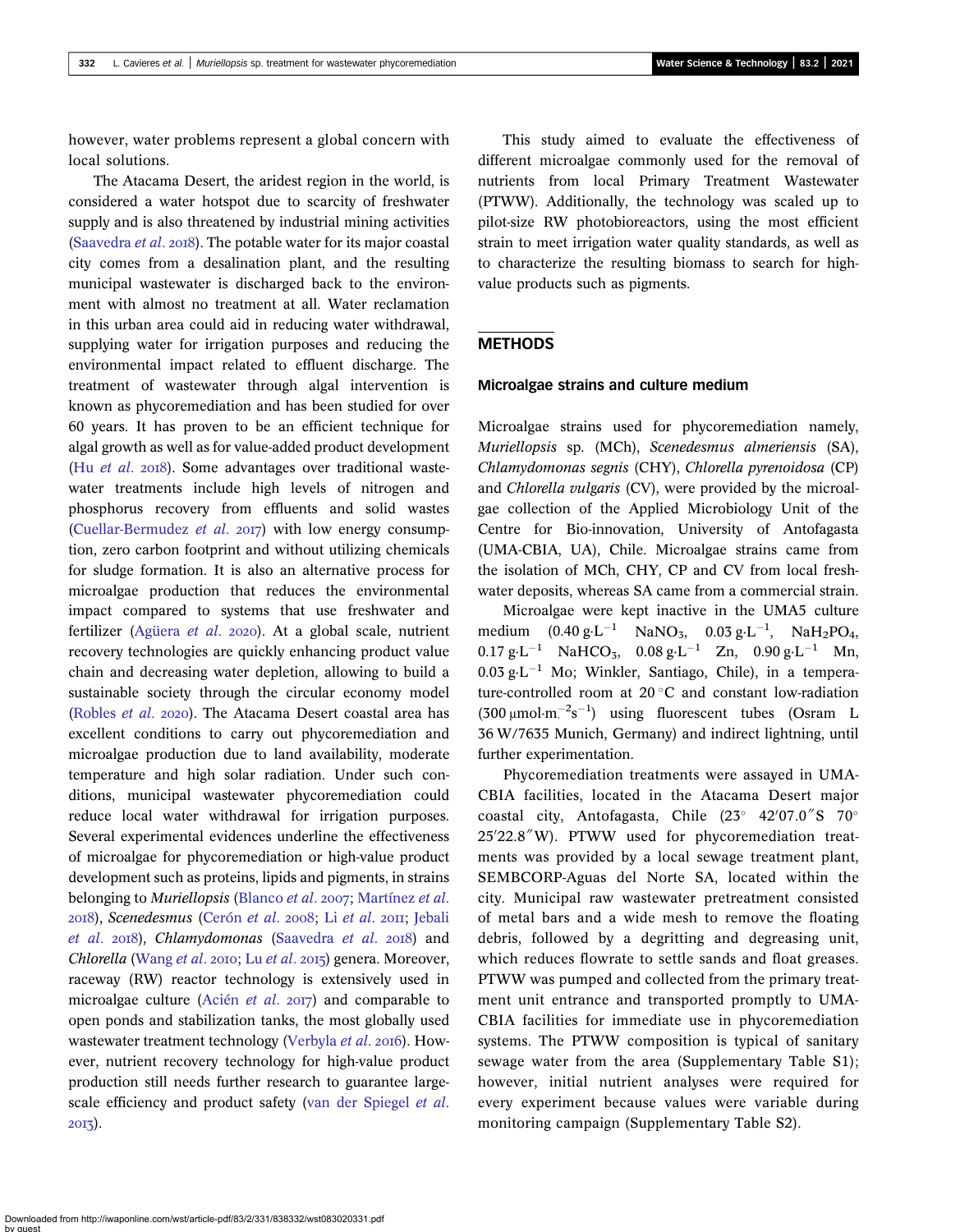# Phycoremediation trials

#### Most efficient strain

Each microalga was inoculated in 2-L round bottom glass culture flasks containing 1-L PTWW. Flasks were kept under  $20^{\circ}$ C in a temperature-controlled room and direct lightning (83  $\mu$ mol·m<sup>-2</sup>·s<sup>-1</sup> average radiation) from two fluorescent lamps (Osram L 36 W/7635 Munich, Germany), 24:0 photoperiod and constant aeration  $(0.4 \text{ L} \cdot \text{min}^{-1})$ . A nutrient baseline (NBL) control using PTWW with no microalga inoculum was included. Nutrient removal and biomass increase were assessed to select the most efficient strain.

## Bubble column reactor trial (20 L)

Microalgae treatments were scaled up to 20-L bubble column reactors under natural outdoor conditions to validate the most efficient strain performance. MCh and SA strains were inoculated at  $0.4 \text{ g} \cdot \text{L}^{-1}$  in a 25-L column reactor. These systems used transparent, conic base acrylic cylinders with a 25 cm diameter and a height of 1.10 m. Airflow was bubbled up from the bottom at a range of  $10-15$  L·min<sup>-1</sup> to agitate and remove dissolved oxygen (DO). Reactors were kept in an outdoor facilities, under natural temperature (26 $\degree$ C average) and sunlight conditions 12:12 photoperiod, 2,000–2,500  $\mu$ mol·m<sup>-2</sup>·s<sup>-1</sup> irradiance during summer), constant airflow and no pH control for 4 days treatment. The NBL control system was also included. All experiments were assayed in triplicate.

#### Raceway trial 800 L (RW)

To scale up nutrient removal in pilot conditions, MCh was cultured in a  $3.8 \text{ m}^2$  area and  $0.2 \text{ m}$  water column fibreglass raceways (800 L). For experimental conditions, PTWW systems were inoculated with  $0.3 \text{ g} \cdot \text{L}^{-1}$  MCh and incubated for 4 days in the same conditions as the bubble column reactor trial. DO was measured once a day (at 12:00), during maximum metabolic activity, using a multiparameter waterproof meter (Hanna Instruments, Romania). Two control systems included were the NBL control and microalgae growth control using UMA5 as a culture medium (UMA5 control). All experiments were run in triplicate. The photosynthetic efficiency was measured using an AquaPen-C AP-C 100 fluorometer (Photon Systems Instruments, Czech Republic) to control the physiological conditions of microalgae. The microalgal sample was incubated in the dark for 5 min to ensure all reaction centres were oxidized. Further, the device creates a saturation pulse that induces chlorophyll fluorescence, thus reflecting the real photosystem response of the microalgae during its culture condition [\(Strasser](#page-12-0) et al. 2000).

#### Nutrient removal analysis

Water samples were collected from the experimental systems every 1 or 2 days, in triplicate. Each sample was filtered through a 1.6-μm filter (Munktell Filter AB, Falun, Sweden), collected in a glass bottle and immediately analyzed.

Ammonium concentration was determined using the Berthelot reaction ([Krom](#page-11-0) 1980). The absorbance was read at 690 nm on a Halo RB-10 spectrophotometer (Dynamica Scientific Ltd, Newport Pagnell, UK). Nitrate was also measured spectrophotometrically at 220 and 275 nm (following the procedures described in [Karlsson](#page-11-0) et al. ). Additionally, phosphorus measurement was based on phosphorus–vanadate–molybdate colourimetry at 882 nm, as described in [Standard Methods \(](#page-10-0)1999). Nitrogen content was outlined as the sum of nitrogen from ammonium and nitrate content  $(N-NH_4^+ + N-NO_3^-)$ , whereas phosphorus was expressed as the subtraction of phosphorus from phosphate  $(P-PO<sub>4</sub><sup>3-</sup>)$  concentration.

#### Biomass biochemical analysis

Microalgae biomass concentration was calculated as the difference between total dried sample weight (including filter) and dried filter weight. Briefly, the sample (100–200 mL) was passed through a 1.6-μm fibreglass filter (Munktell Filter AB, Falun, Sweden) and dried for 24 h at  $105$  °C. Biomass samples for biochemical analyses were recovered at the end of each experiment by centrifugation at 76.6 Hz for 15 min (Rotanta 460 R, Hettich Zentrifugan, Tuttlingen, Germany). Samples were also frozen at  $-80$  °C and lyophilized to obtain 1 g of biomass for further analyses. Ash content (non-organic matter) was quantified, calcining 0.5 g lyophilized biomass at 540 °C for 2 h (Liu *[et al](#page-11-0).* 2015). Data were expressed as an ash-free percentage.

Total protein content was determined using the modi-fied Lowry method ([López](#page-11-0) et al. 2010). Sodium hydroxide was added to 15 mg lyophilized samples and heated at 100 $\degree$ C. Once cooled, sodium hydroxide, water and reagent A (copper sulfate, sodium-potassium tartrate, and sodium carbonate) were added. After adding 50% Folin–Ciocalteu reagent, absorbance was measured at 750 nm, using bovine serum albumin (Sigma Chemical Co., St. Louis, Mo) as the standard. Lipid content was determined using 100 mg lyophilized sample ground with alumina, followed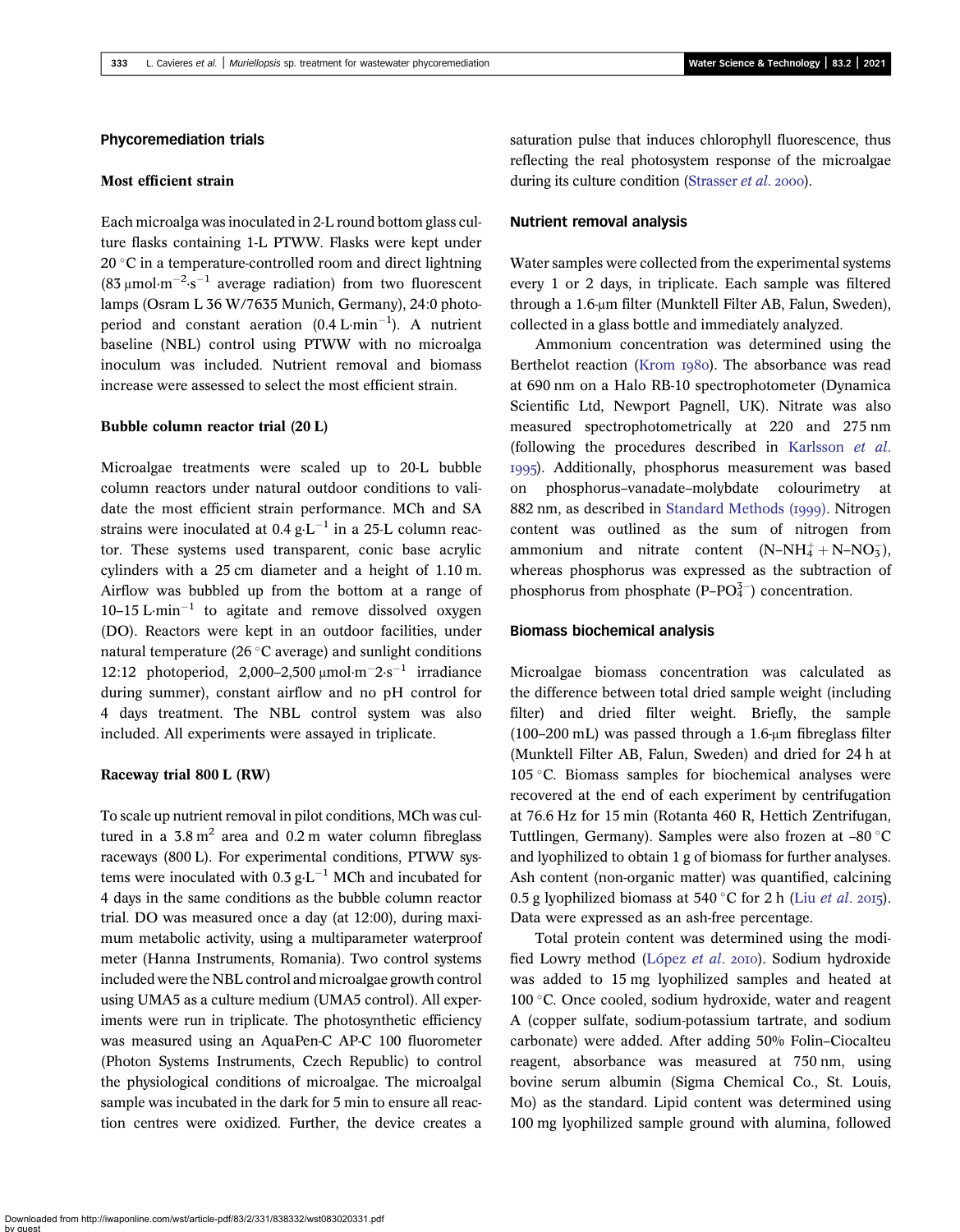by several rinses in chloroform-methanol (2:1) (Merck, AG, Darmstadt, Germany) and centrifugation at 46.6 Hz ([Kochert](#page-11-0) 1978). Subsequently, hydrochloric acid (HCl) and magnesium chloride were added to the sample and centrifuged. The organic phase was recovered and dried under a nitrogen column. The total lipid content was determined as the percentage of dried biomass. Carbohydrates were determined by the difference out of a hundred after subtracting lipids, proteins and the ash content.

Total carotene content was performed based on the method described by [Cerón](#page-10-0) et al. (2008). Briefly, the lyophilized sample was ground with alumina (1:1). A saponification step was included by adding a potassium hydroxide, water, ethanol, and hexane solution. The liquid fraction was collected after centrifugation at 46.6 Hz and dried under a nitrogen column. The sample was further diluted in acetone, and carotene absorbance was measured at 444 nm. Additionally, 1 mL of carotenoid solution was filtered through a 0.22-μm filter and frozen at  $-20$  °C for further analysis. Lutein extraction and measurement were per-formed according to [Cerón](#page-10-0) *et al.* (2008) methodology. The method included a cell disruption, a chemical alkaline treatment and a solvent extraction that allowed a high percentage of lutein recovery from the microalgae biomass. The high-performance liquid chromatography procedure to determine lutein content used water/methanol (2:8, v/v) and acetone/methanol (1:1, v/v) as eluents. Lutein was quantified by integration at 450 nm using a standard solution (Sigma Chemical Co., St. Louis, MO).

#### Water quality analysis for irrigation purposes

Water analyses were based on the parameters established in the Chilean regulation for the use of irrigation water [\(NCh.](#page-11-0)  $_{1333}$ ), and performed at the Environmental Laboratory SGS Chile Ltd, following the Standard Methods (1999) (Supplementary Table S3), and validated by the National Normalization Institute.

#### Biological analysis

Faecal coliforms were detected using the Most Probable Number (MPN) method. Each serially diluted sample was inoculated in a lactose broth (Thermo Fisher Scientific, Waltham, MA, USA) incubated at  $35^{\circ}$ C for 48 h, according to the Standard Methods for the examination of water and wastewater  $(1999)$ . Presumptive gas positive dilutions were further inoculated in a brilliant green bile broth (Thermo Fisher Scientific, Waltham, MA, USA) and incubated at 44.5 °C to determine the faecal coliforms. Calculus for MPN was based on the proportion of confirmed gassing tubes for three consecutive dilutions.

## Statistical analysis of data

Statistical analyses were performed using Statgraphics Centurion XIII software (Statgraphics Technologies, Inc. VA, USA). Differences between control and treatment groups were determined using Student's t-test. Multiple treatments were assessed using one-way analysis of variance (ANOVA), followed by Tukey's post-hoc test (multiple comparisons). The statistical differences were considered significant at  $p < 0.05$ .

# RESULTS AND DISCUSSION

#### Most efficient strain

In the 1-L system trial, nitrogen concentration decreased in all microalgae treatments from  $43.3 \text{ mg} \cdot \text{L}^{-1}$  to values under  $3.5 \text{ mg} \cdot \text{L}^{-1}$  at day 12 ([Figure 1\(a\)](#page-4-0)). Additionally, phosphorus concentration decreased from  $7.2 \text{ mg} \cdot \text{L}^{-1}$  to under  $3.7 \text{ mg} \cdot \text{L}^{-1}$  in CP and CV treatments, whereas MCh, SA and CHY reached values close to 1 mg $\text{L}^{-1}$  at day 12 [\(Figure 1\(b\)](#page-4-0)). Control values decreased significantly due to native microalgae growth and nutrient consuming bacteria. The MCh strain had the most efficient performance, with the lowest nutrient values throughout the experiment, removing 99% of nitrogen, and 94% of phosphorus. The SA treatment removed 96% of nitrogen and 87% of phosphorus. Although CV and CP treatments showed high nitrogen removal, there was no difference in the phosphorus percentage compared to the NBL control value (close to 50%) [\(Figure 1\(c\)](#page-4-0)). The MCh biomass productivity performed significantly higher  $(33.8 \text{ mg} \cdot \text{L}^{-1} \cdot \text{day}^{-1})$ than other strains, followed by SA  $(10.7 \text{ mg} \cdot \text{L}^{-1} \cdot \text{day}^{-1})$ and CHY  $(10 \text{ mg} \cdot \text{L}^{-1} \cdot \text{day}^{-1})$ , while CV and CP showed the lowest biomass productivity  $(6.8 \text{ mg} \cdot \text{L}^{-1} \cdot \text{day}^{-1})$  and 4.7 mg $L^{-1}$ ·day<sup>-1</sup>, respectively) [\(Figure 1\(c\)](#page-4-0)). All five species were able to acclimatise and grow in local PTWW without additional nutrients–MCh and SA were the most efficient and Chlorella strains the less efficient in nutrient remova. Similar to our results, Scenedesmus obliquus has been previously reported to show higher potential for removing nutrients from filtered raw sewage, reaching values close to 99% of nitrogen and 98% of phosphorus, compared to Chlorella sorokiniana which was able to remove 86% of nitrogen and 68% of phosphorus [\(Gupta](#page-11-0) et al. 2016). Additionally, Scenedesmus was more efficient than Chlorella in agroindustry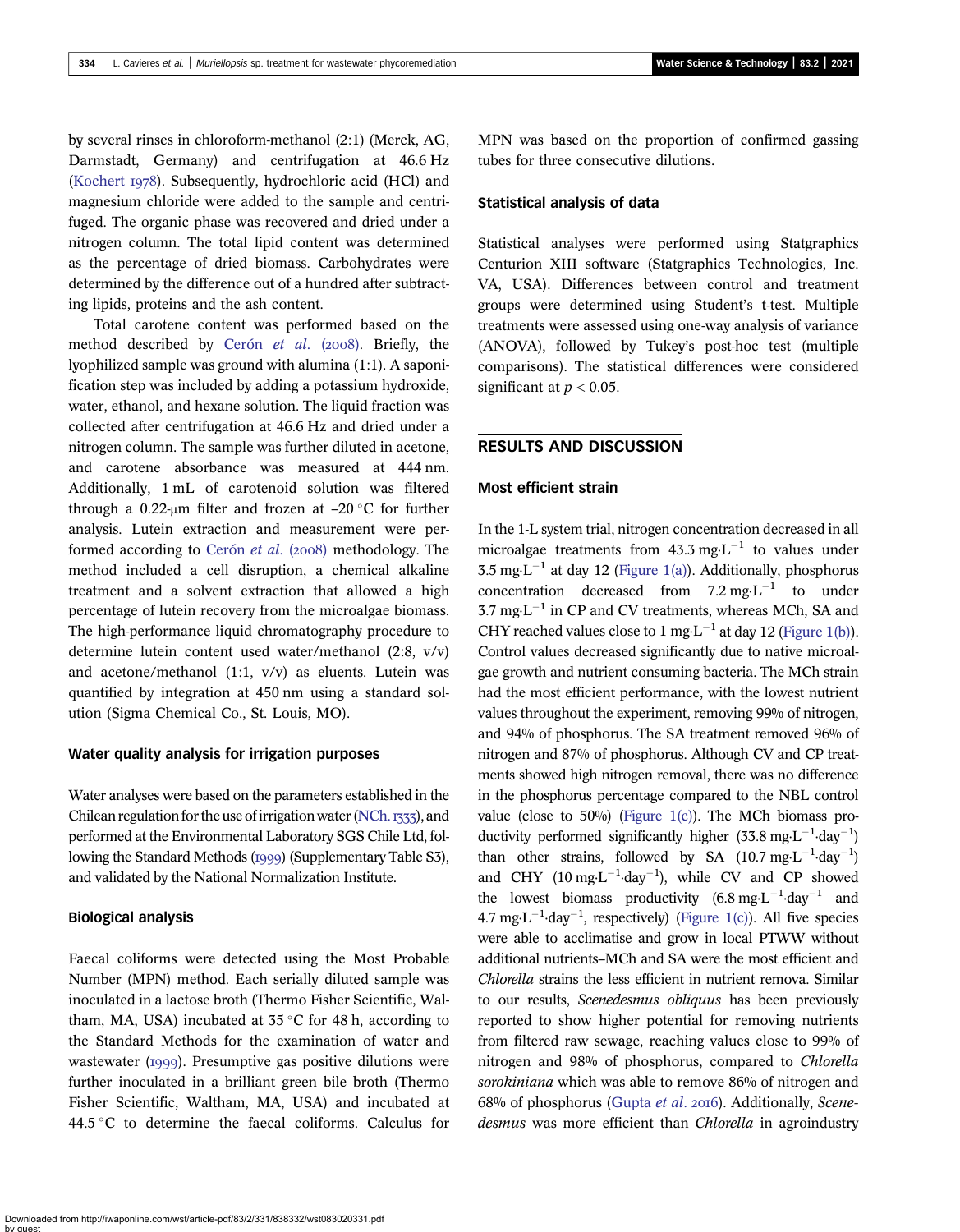<span id="page-4-0"></span>

Figure 1 | Microalgae performance in 1-L PTWW phycoremediation systems for 12 days. (a) nitrogen concentration (N-NH $^+_4$  + N-NO<sub>3</sub>). (b) phosphorus concentration (P-PO<sub>4</sub>). Symbols represent different microalgae treatments: bold square, nutrient baseline control (control); black circle, Muriellopsis sp. (MCh); bold circle, S. almeriensis (SA); bold inverted triangle, C. segnis (CHY); bold triangle, C. pyrenoidosa (CP); black square, C. vulgaris (CV). Error bars denote differences among treatments after the ANOVA test (p < 0.05). (c) Nutrient removal percentage. White bar represents nitrogen concentration (N-NH $_4$  + N-NO<sub>3</sub>), whereas grey bars represent phosphorus concentration (P-PO $_4^3$ -). Black circles denote microalgae productivity. Error bars denote differences among treatments after the ANOVA test ( $p < 0.05$ ).

wastewater ([González](#page-11-0) et al. 1997). However, Chlorella species are widely used as wastewater treatments because they show great abilities in nutrients and contaminant removal [\(Wang](#page-12-0) et al. 2010). There is evidence that shows that the microalgae ability to adapt to the harsh conditions in wastewater are species-specific [\(Posadas](#page-12-0)  $et$  al.  $2017$ ). Some of them can acclimatise more efficiently to stress than others [\(Osundeko](#page-11-0) et al. 2014). Taken together, these results suggest that MCh and SA strains have acclimated better to local conditions than Chlorella strains.

MCh and SA had the most potential to produce higher biomass concentration during phycoremediation. These results showed a  $33.8 \text{ mg} \cdot \text{L}^{-1} \cdot \text{day}^{-1}$  productivity in MCh treatment without the addition of any nutrient, indicating that local PTWW has enough nutrients to sustain microalgae growth during 12 days of phycoremediation. Furthermore, MCh productivity was almost four times higher than SA and almost nine times higher than Chlorella strains under local conditions. Several microalgae genera have been reported for efficient growth during phycoremediation, and Oscillatoria, Scenedesmus, Chlorella and Nitzchia are ranked as the most pollution-tolerant microalgae [\(Oberhol](#page-11-0)ster *[et al](#page-11-0).* 2019). Similar growth rates have been reported of Chlorella and Scenedesmus strains in wastewater, reaching higher productivity biomass values compared to other micro-algae genera ([Ferro](#page-11-0) et al. 2018). Moreover, MCh can be cultured in a specific culture medium with up to 66% secondary treatment wastewater without decreasing biomass productivity and reaching  $0.5 g \cdot L^{-1}$  day<sup>-1</sup>, 38% lower than using only a specific culture medium [\(Gómez](#page-11-0) et al.  $2017$ ). These results highlight the importance of selecting microalgal species according to their adaptability to local conditions, and thus extend their applicability for wastewater treatment.

#### Bubble column reactors (20 L)

MCh and SA were selected as the most efficient strains for scaling up treatment volume to 20 L and outdoor conditions.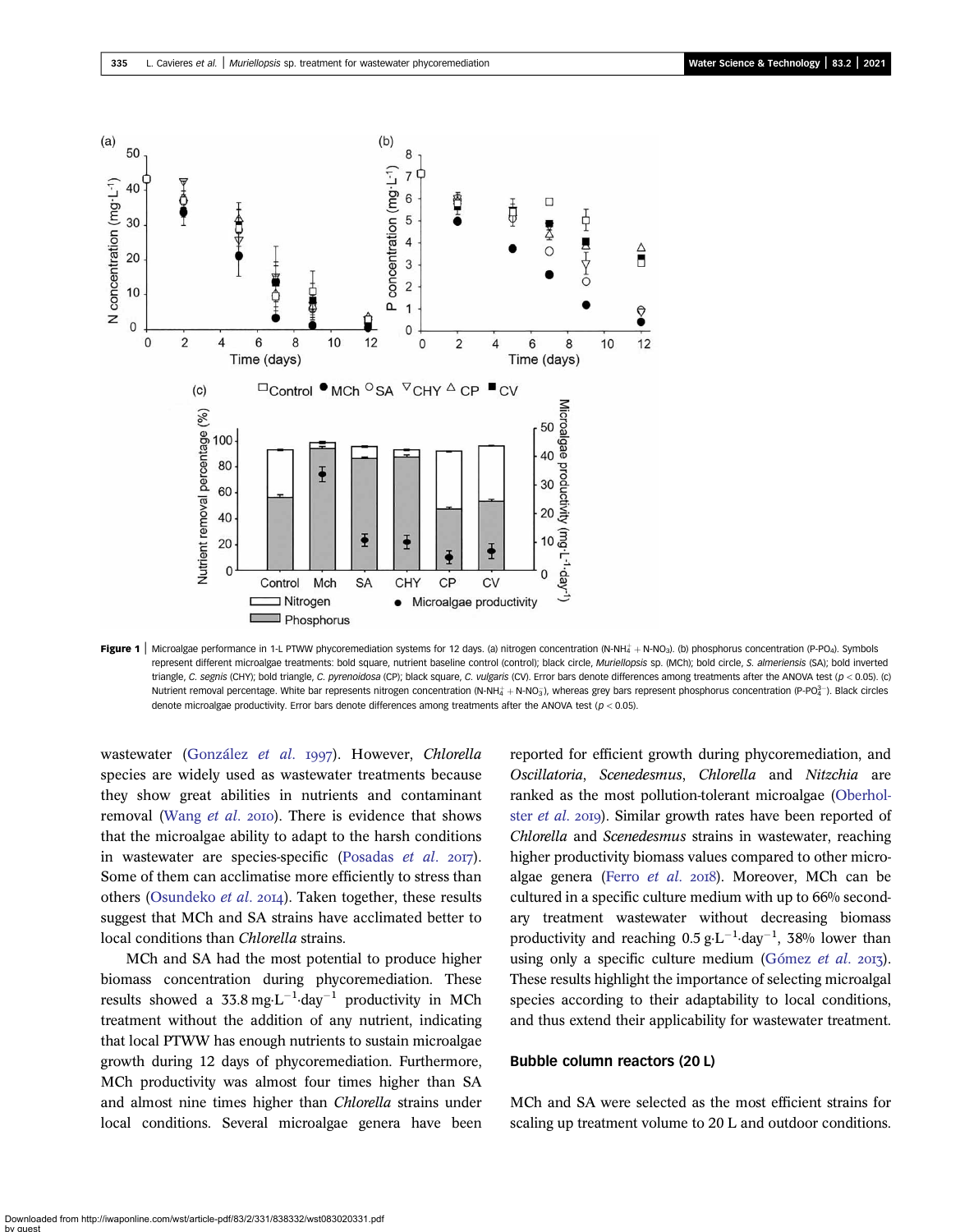Both treatments decreased the nitrogen from 56 mg $L^{-1}$  to 8.6 mg·L<sup>-1</sup> (84%) and 13.5 mg·L<sup>-1</sup> (97%) concentration, respectively (Figure 2(a)). Phosphorus concentrations showed a significant decrease from the initial value of 6 mg·L<sup>-1</sup> to 0.8 mg·L<sup>-1</sup> (75%) concentration in MCh treatment on day 2 and 0.7 mg·L<sup>-1</sup> (98%) in SA treatment by day 4 (Figure 2(b)). NBL control conditions with no inoculum removed up to 9% of nitrogen and 45% of phosphorus, suggesting that factors other than assimilation by microalgae might also play a role during treatment.

[Delgadillo-Mirquez](#page-10-0) et al. (2016) results show the impact of microbial respiration, nitrification and abiotic losses (nutrient stripping and precipitation) during wastewater treatment, showing that up to 50% of total nitrogen was assimilated by microorganisms. Our results suggest nutrient uptake by indigenous PTWW bacteria or indigenous microalgae could have led to phosphate reduction because, after 6 days of treatment (data not shown), an unknown microalga grew in the NBL control system, which could have consumed all the nutrients.

Microalgae was able to augment biomass concentration during treatment to 762 mg $\cdot$ L<sup>-1</sup> MCh and 640 mg $\cdot$ L<sup>-1</sup> SA in 4 days (Figure 2(c)). Moreover, microalgae productivity reached 109 mg·L<sup>-1</sup>·day<sup>-1</sup> and 71.6 mg·L<sup>-1</sup>·day<sup>-1</sup>, respectively (Figure 2(d)). No growth was observed in the control group in 4 days of treatment. These results demonstrate the effectiveness of MCh and SA remediation at laboratory scale and natural outdoor conditions, as a precursor to scaling up to pilot scale. It is essential to demonstrate strain effectiveness by scaling up volume and including outdoor conditions, in order to minimize production costs at pilot or industrial scale. Many studies report successful phycoremediation trials in small laboratory-scale experiments (flask, bottles and small reactors) and light-controlled conditions with highly effective rates of nutrient removal ([Cuellar-Bermudez](#page-10-0) et al.  $2017$ ; [Posadas](#page-12-0) et al.  $2017$ ). For example, remediation treatments using C. vulgaris, Chlorella kessleri and S. obliquus strains yield higher nitrogen removal (over 95%) in 200-mL flasks and controlled light conditions [\(Álvarez-Díaz](#page-10-0) et al. 2017). Other treatments, using enriched microbial biomass inoculum in 200-mL bottles reported complete phosphate removal by day 6 ([Delgadillo-Mirquez](#page-10-0) et al. 2016). Phycoremediation treatments in volumes similar to our study report Chlorella sp.



Figure 2 | Performance of microalgae in 20-L PTWW phycoremediation systems for 4 days. (a) Nitrogen concentration (N-NH $_4^+$  + N-NO $_3$ ). (b) Phosphorus concentration (P-PO $_4^2$ -). (c) Microalgae biomass growth. Symbols represent different microalgae treatments: see [Figure 1](#page-4-0) for abbreviation details. (d) Microalgae productivity rate. Error bars denote differences among treatments after the ANOVA test ( $p < 0.05$ ). Asterisks denote significant differences after Student's t-test ( $p < 0.05$ ).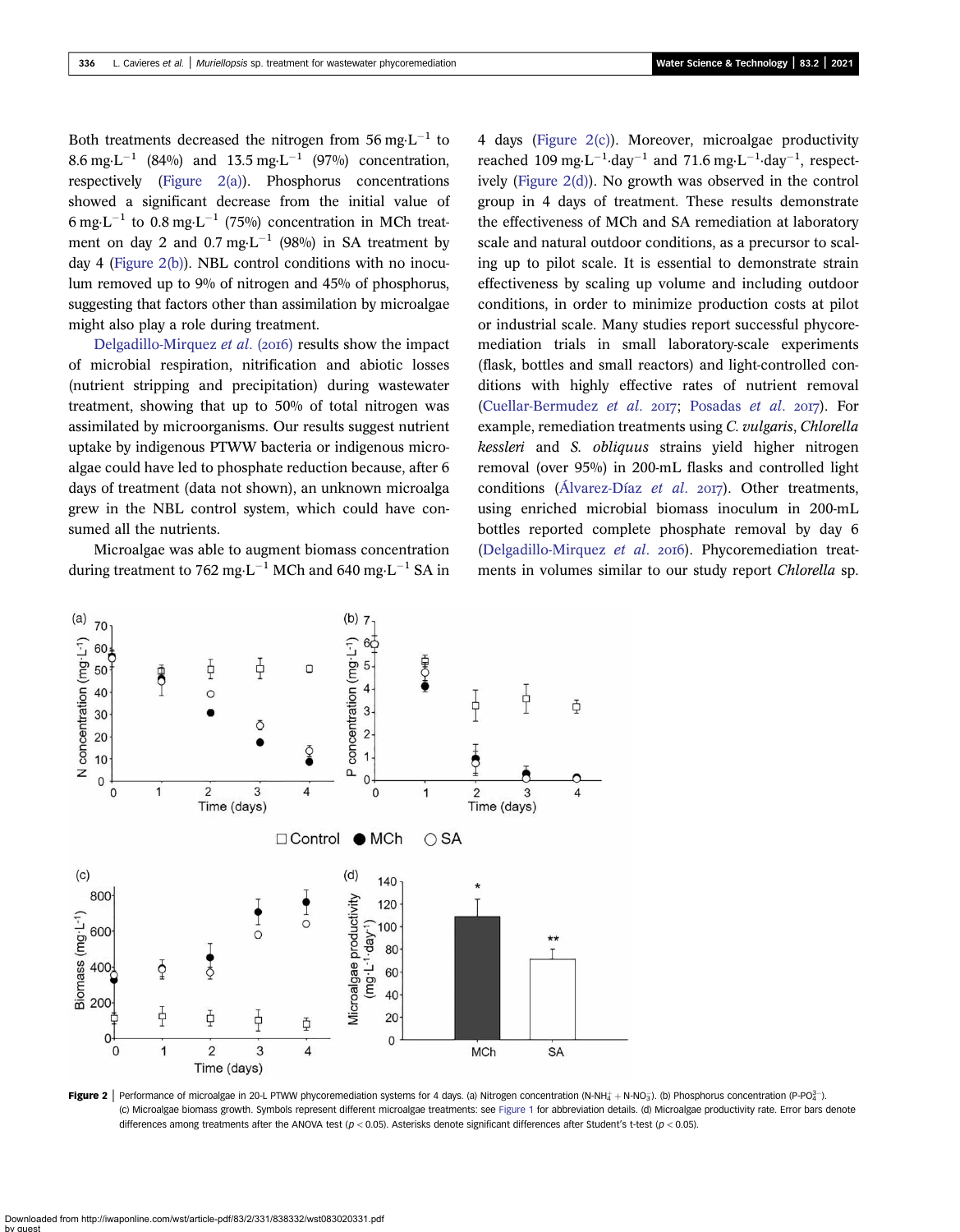as an effective treatment in nutrient uptake from autoclaved and raw centrate. Nutrient removal showed values close to 89% of total nitrogen and 80.9% of total phosphorus during the first 4 days of treatment. Conditions included 25-L coil reactors and controlled light conditions designed to maximize photosynthesis rate (Li  $et$  al.  $20$ III). Our results validate the effectiveness of both strains in nutrient removal and microalgae growth, suggesting that PTWW had sufficient nutrients to sustain both microalgae growth and that MCh, as well as SA, adapted successfully to grow in PTWW and the Atacama Desert coastal outdoor conditions.

At the end of phycoremediation treatments, MCh and SA showed higher protein content  $($ >50%) than previously reported  $( $30\%$  MCh,  $<50\%$  SA$ ), whereas lipid  $(10-16\%)$ and carbohydrate content (25–33%) were similar to microal-gae grown in specific culture medium [\(Gómez](#page-11-0) et al. 2013). Furthermore, MCh lutein content (0.3%) was consistent with previous reports ([Del Campo](#page-10-0) et al. 2000). In contrast, SA lutein percentage (0.3%) was lower compared to microalga grown in specific culture medium (0.5%) ([Del Campo](#page-10-0) *[et al](#page-10-0).* 2000) (Supplementary Figure S1). It has been previously reported that there is a correlation between wastewater tolerance and carotene pigment accumulation in microalgae as a stress response ([Osundeko](#page-11-0) *et al.* 2014). These results suggest that PTWW has sufficient nutrients to produce valuable products in both strains and that pigment accumulation might be considered as a stress response to wastewater environment.

#### Pilot-scale raceway culture systems (800 L RW)

Only MCh was used for PTWW phycoremediation in the 800-L raceway system to scale up the experiments to pilot size volumes. This strain was selected over SA due to high nutrient removal and significantly higher productivity in 20-L trials. Furthermore, natural decantation was observed in the MCh strain, which facilitated operation efforts and minimized centrifugation energy cost.

Temperature and irradiance were typical of the Atacama Desert coastal ecosystem early summer. Temperature values ranged from 25 to 27 °C with 2,385 to 2,599  $\mu$ E·m<sup>-2</sup>·s<sup>-1</sup> irradiance. DO conditions in the control and treatment groups remained stable between 9.8 and 11.2 mg $L^{-1}$  throughout the experiment (Figure 3(a)).

Photosynthetic efficiency (Fv/Fm) is widely used as a stress indicator for culture conditions. Values <0.5 indicate physiological stress in a microalgae culture [\(White](#page-12-0) et al. ). MCh showed no differences in control conditions throughout the experiment, with values around 0.65, describing a 'healthy' photosynthetic performance ([Baker](#page-10-0) ). However, during PTWW phycoremediation in the 800-L RW system, MCh showed Fv/Fm <0.5, which progressively increased to statistically the same values as the control (Figure 3(b)). This evidence suggests good adaptability to physiological stress in a short period. In general, microalgae treatments of raw sewage require acclimation to the stress produced by variable nutrient levels and a higher concentration of organics from wastewater ([Gupta](#page-11-0) [et al](#page-11-0). 2016). Previous reports show C. sorokiniana and S. obliquus with increased stress levels when grown in raw wastewater (Fv/Fm of 0.48) during 15 days. Dilution levels of wastewater provided more favourable conditions for biomass increase and lipid accumulation ([Gupta](#page-11-0) et al. ). Taken together, results highlight the importance of selecting microalgae strains adaptable to local PWWT harsh conditions in order to scale up the technology to industrial size.

MCh reduced the nitrogen concentration from  $36.1 \text{ mg} \cdot \text{L}^{-1}$  to  $5 \text{ mg} \cdot \text{L}^{-1}$ , removing 84% from PTWW [\(Figure 4\(a\)](#page-7-0)). In contrast, phosphorus decreased by 93%



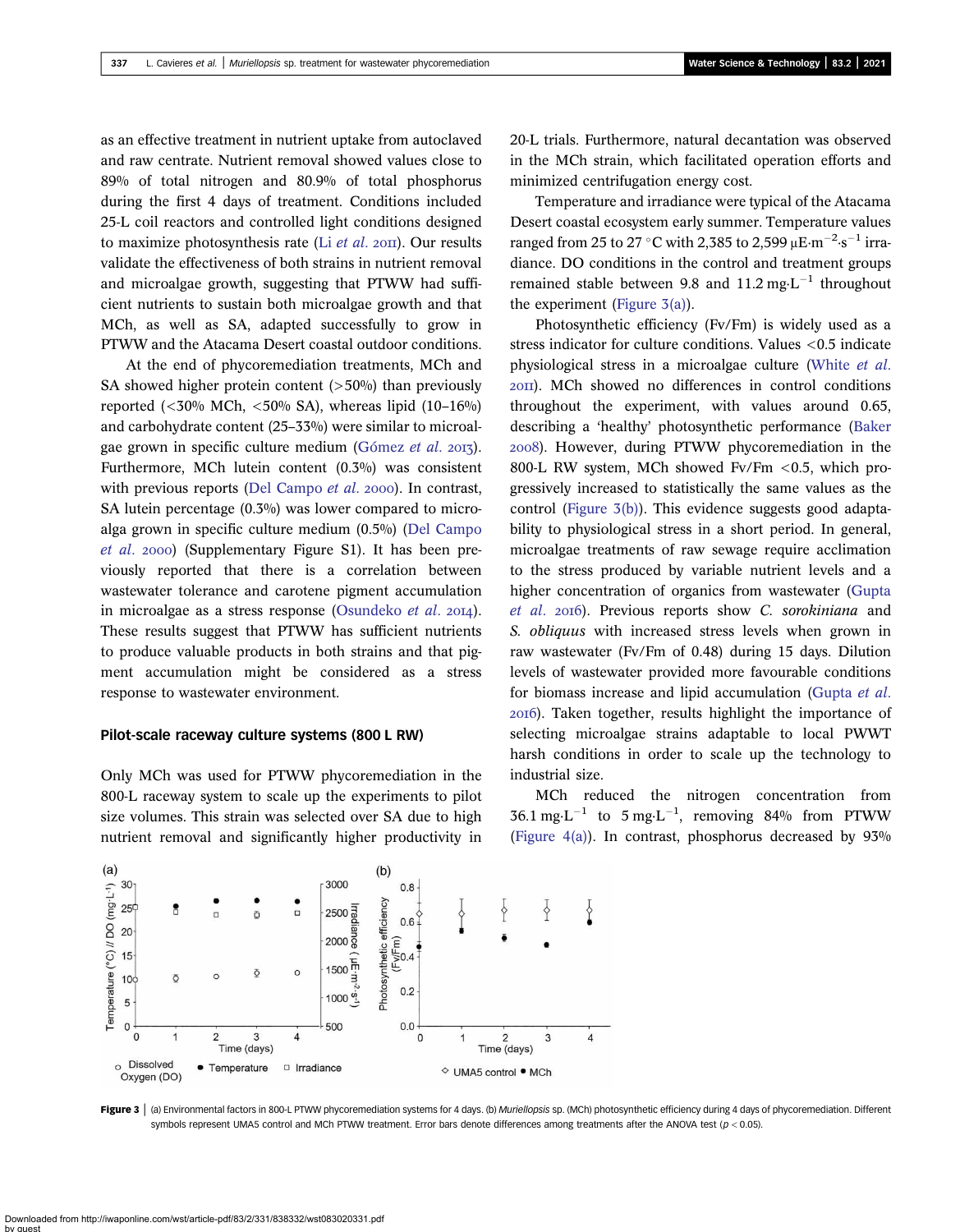<span id="page-7-0"></span>

Figure 4 | Nutrient removal in 800-L PTWW phycoremediation systems for 4 days. (a) Nitrogen concentration (N-NH<sub>4</sub> + N-NO<sub>3</sub>). (b) Phosphorus concentration (P-PO4). Symbols represent the control and treatment group: see [Figure 1](#page-4-0) for abbreviation details. Error bars denote differences among treatments after ANOVA test ( $p < 0.05$ ).

 $(3.7 \text{ mg} \cdot \text{L}^{-1} \text{ to } 0.3 \text{ mg} \cdot \text{L}^{-1})$ . Additionally, NBL control conditions remained unchanged (Figure 4(b)). Nitrogen consumption had no statistical differences to MCh in 20-L reactors, suggesting an efficient phycoremediation process at pilot-scale as well.

As for biomass, MCh showed significantly higher growth in PTWW than in the UMA5 culture medium, reaching 760 mg·L<sup>-1</sup> at the end of the experiment and productivity of 104.3 mg $\text{L}^{-1}$ -day<sup>-1</sup> (Figure 5(a) and 5(b)). Other studies have reported an increase in Muriellopsis sp. biomass during culture in secondary treatment wastewater as well, reaching 500 mg $\cdot L^{-1}$ ·day<sup>-1</sup> productivity under 25-L laboratory-scale conditions without extra nutrients ([Gómez](#page-11-0) et al. 2013) Furthermore, Scenedesmus sp. grown in 300-L Brite boxes using secondary treatment wastewater showed productivity values  $(130 \text{ mg} \cdot \text{L}^{-1} \cdot \text{day}^{-1})$  similar to our results ([McGinn](#page-11-0) et al. 2012).

MCh biomass contained 51% protein, 36% carbohydrate and 14% lipid content when cultured in UMA5 control and PTWW. Additionally, carotenoid (0.6%) and lutein (0.3%) contents were similar in both conditions ([Figure 6\)](#page-8-0). It seems that stress could redirect the metabolism to increase the accumulation of lipids, carbohydrates and protein [\(González](#page-11-0) et al. 1997); nevertheless, results show no differences between MCh grown in specific culture medium and MCh during remediation treatment. This evidence shows that PTWW can sustain microalgae growth as efficiently as a specific culture medium, suggesting an effective water treatment alternative which also produces valuable metabolites. Furthermore, it has been reported that high nitrogen concentration increases lutein in Muriellopsis sp., and thus continuous protein synthesis supports a massive accumulation of this carotenoid [\(Del Campo](#page-10-0) et al. 2000). Our results show an increase in carotene accumulation in MCh during phycoremediation, representing a potential as a pigment source for aquaculture, poultry farming, as well as medical appli-cations [\(Spinola & Santos](#page-12-0) 2020). However, further



Figure 5 | Performance of microalgae in 800-L PTWW phycoremediation systems for 4 days. (a) MCh biomass concentration. Error bars denote differences among treatments after ANOVA test ( $p < 0.05$ ). (b) MCh productivity. Asterisks denote significant differences after Student's t-test ( $p < 0.05$ ).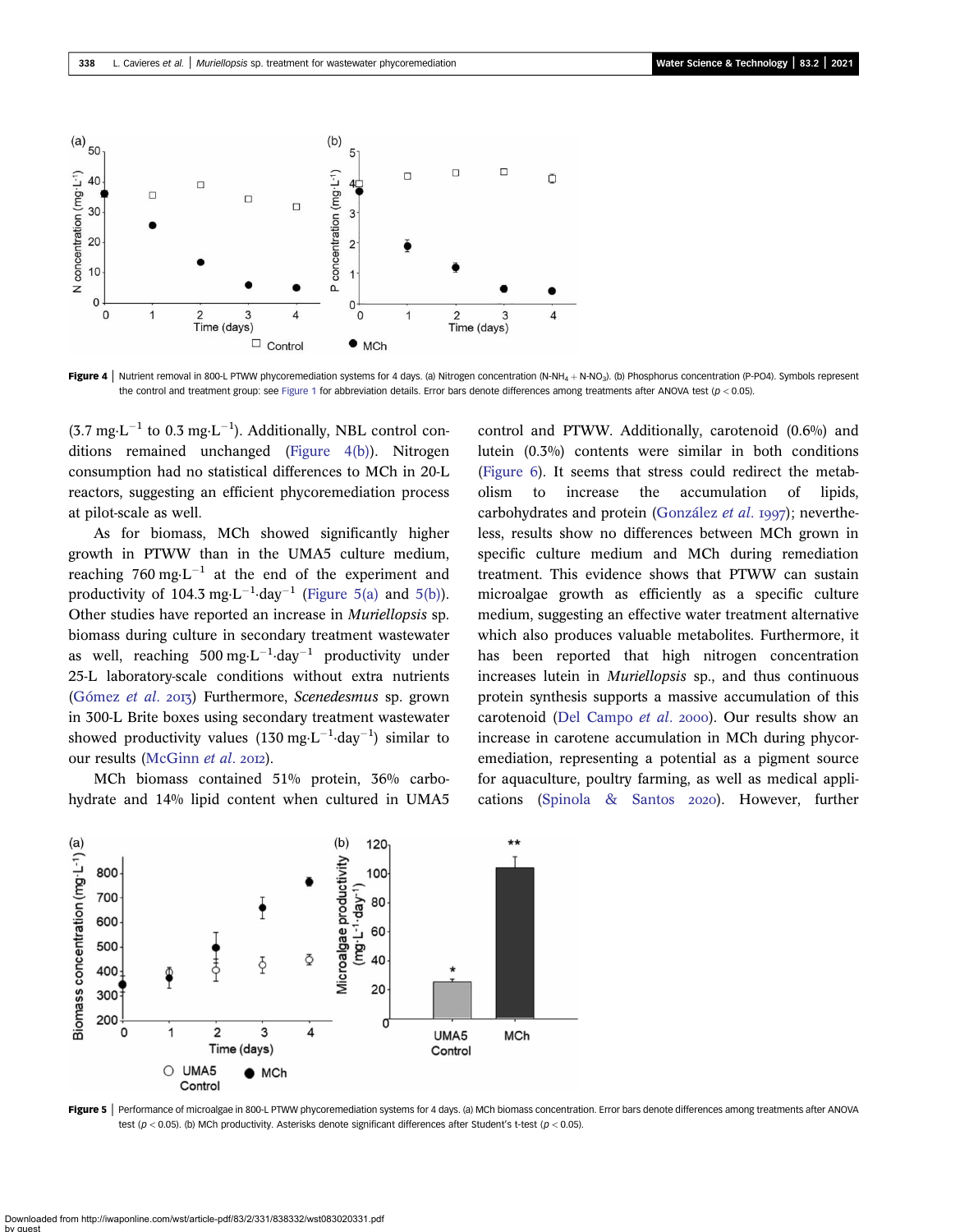<span id="page-8-0"></span>

Figure 6 | Biochemical profile of microalgal biomass in 800-L phycoremediation systems after 4 days. Dashed bars represent macronutrient percentage, while solid bars represent pigment content.

research is needed to address toxic compounds accumulation and product safety concerns.

Regarding analysis for irrigation water quality, MCh treatment showed values over 80% lower compared to control values in the maximum quantities of barium, beryllium, cobalt, copper, chromium, fluoride, nickel, lead and vanadium, conductivity and faecal coliform, compared to the NBL control [\(Figure 7\)](#page-9-0). Furthermore, microalgae-treated water met all Chilean standards for irrigation water quality, except for boron, critic lithium, percentage sodium and chloride. Nonetheless, these parameters do not meet standards after primary treatment in local conventional sewage plants (Supplementary Table S1). Compared to international guidelines and regulations for water reuse [\(Shoushtarian](#page-12-0) [and Negahban-Azar,](#page-12-0) 2020), these results do not meet Food and Agriculture Organization (FAO) wastewater guidelines for agricultural use standards and differ in maximum values permitted for other international regulations (Sup-plemental Table S4). [Martínez](#page-11-0) et al.  $(2018)$  had previously reported the potential of Muriellopsis sp. potential in bioremediation of heavy metals from acid mine drainage located in the Atacama Desert. Results showed copper, zinc and iron removal as high as 79%, 40.4% and 93.5%, respectively, after 12 h treatment and pH 5. MCh treatment on wastewater showed a reduction in copper and iron; however, zinc values had the same maximum in NBL control and treatment groups during 4 days. In all, this evidence suggests that MCh strain could remove different metal and contaminant elements from wastewater, resulting in water of a better quality than the one treated in the local treatment plant (Supplementary Table S1). Nevertheless, further studies are needed to reduce some of the parameters that still do not meet the regulation. It has been proven that good design in microalgal consortia could allow the assimilation, decomposition or accumulation ([Zeng](#page-12-0) et al. 2015) of heavy metals and other contaminants ([Agüera](#page-10-0) et al. 2020), facilitating the recovery of specific nutrients (Goncalves *et al.*  $2017$ ) based on the characteristics of each wastewater type [\(Romero-Villegas](#page-12-0) et al. 2018). Overall, these results suggest that adjustments in the bacteria–microalgae consortium, such as a combination of microalgae with different contaminant adsorption ability, are needed to ensure the reduction of all parameters to optimal levels for irrigation water.

External analyses of faecal coliform concentration showed 99.9% in MCh treatment after 4 days (Supplementary Table S1). Replicate samples analyzed in our facilities also showed a 99.9% reduction, from  $215 \times 10^6$  MPN·100  $mL^{-1}$  to 1.8 MPN·100 mL<sup>-1</sup> and to  $6 \times 10^6$  in NBL control [\(Figure 8](#page-10-0)), thus meeting Chilean regulation standards for irrigation water quality (1,000 MPN $\cdot$ 100 mL $^{-1}$ ). This result shows the effect of the microalgae on the reduction of bacterial pathogens. Such effect has been reported previously for Desmodesmus sp. grown in open wastewater ponds for 22 days to produce biodiesel, resulting in over 99% removal of total coliform [\(Komolafe](#page-11-0) et al. 2014). It seems that several microalgal metabolites have antibacterial, antiviral, antifungal, enzyme inhibiting, immunostimulant, cytotoxic and anti-plasmodial features ([Acurio](#page-10-0) et al.  $2018$ ); however, further studies are needed to characterize such properties in the MCh strain.

Moreover, bacterial systems exposed to sunlight can be inactivated by a complex set of interacting photo-physical, photo-chemical and photo-biological mechanisms ([Nelson](#page-11-0) [et al](#page-11-0). 2018). Coliform bacteria reduction in NBL control system could be attributed to the RW system itself, which maximizes the efficiency of microalgal cells to perform photosynthesis, and thus maximizing sunlight exposure to all particles within the system. Overall, our results show that MCh treatment in RW systems displaced faecal coliform in local environmental conditions, suggesting a synergic effect of sunlight, microalgal biomass, microalgae metabolites and DO finally contributes to water disinfection.

# **CONCLUSIONS**

The application of microalgae to remediate wastewater, recycle and increase water availability in the Atacama Desert coastal region has real potential, and its applicability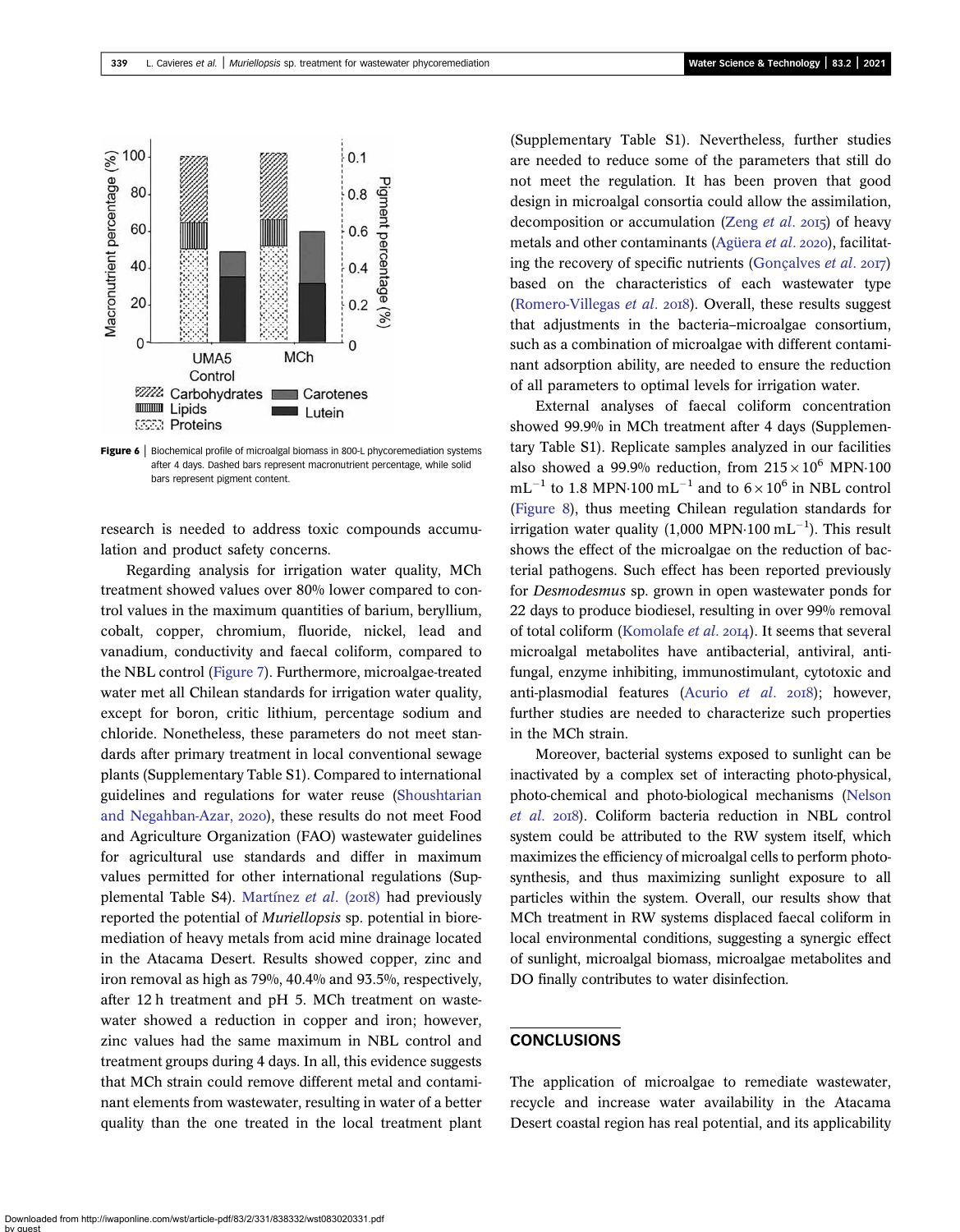<span id="page-9-0"></span>

Figure 7 | Water quality analysis performed by Environmental Laboratory SGS Chile Ltd in NBL control and PTWW, after 4 days. Dark grey bars represent maximum concentration in NBL control, whereas bold bars represent Chilean regulation [\(NCh. 1333](#page-11-0)) maximum limit allowed in irrigation water (mg·mL<sup>-1</sup> for chemical elements and MPN·100 mL<sup>-1</sup> for faecal coliforms). Black circles show maximum values in MCh treatment. Diamonds show MCh parameters that did not meet the standard.

could be scaled to other locations. In the present study, Muriellopsis sp. was the most efficient microalgae in nutrient removal throughout volume up-scaling treatments. Phycoremediation of PTWW using MCh treatment can enhance the water quality by reducing nitrogen and phosphorus concentration as well as the faecal coliform load and several contaminant elements. Furthermore, wastewater treated with MCh meets most of the parameters of Chilean regulation for irrigation water; however, the reduction of toxic ions concentration needs to be further studied in order to agree with FAO and other international guidelines and regulations, by improving microalgae consortia or recirculating PTWW. Additionally, MCh was able to increase biomass growth throughout treatments, proving that nutrient recycling from PTWW was possible. Biomass biochemical composition had no difference whether the microalgae were grown in PTWW or specific culture medium. They both represent a good source of proteins and carotene pigments that could be used for animal feed and other applications; nevertheless, further research is needed to address product safety concerns.

The work considered in this study has helped to assess an alternate method for conventional water treatment plants, which adds value to each production step, recovering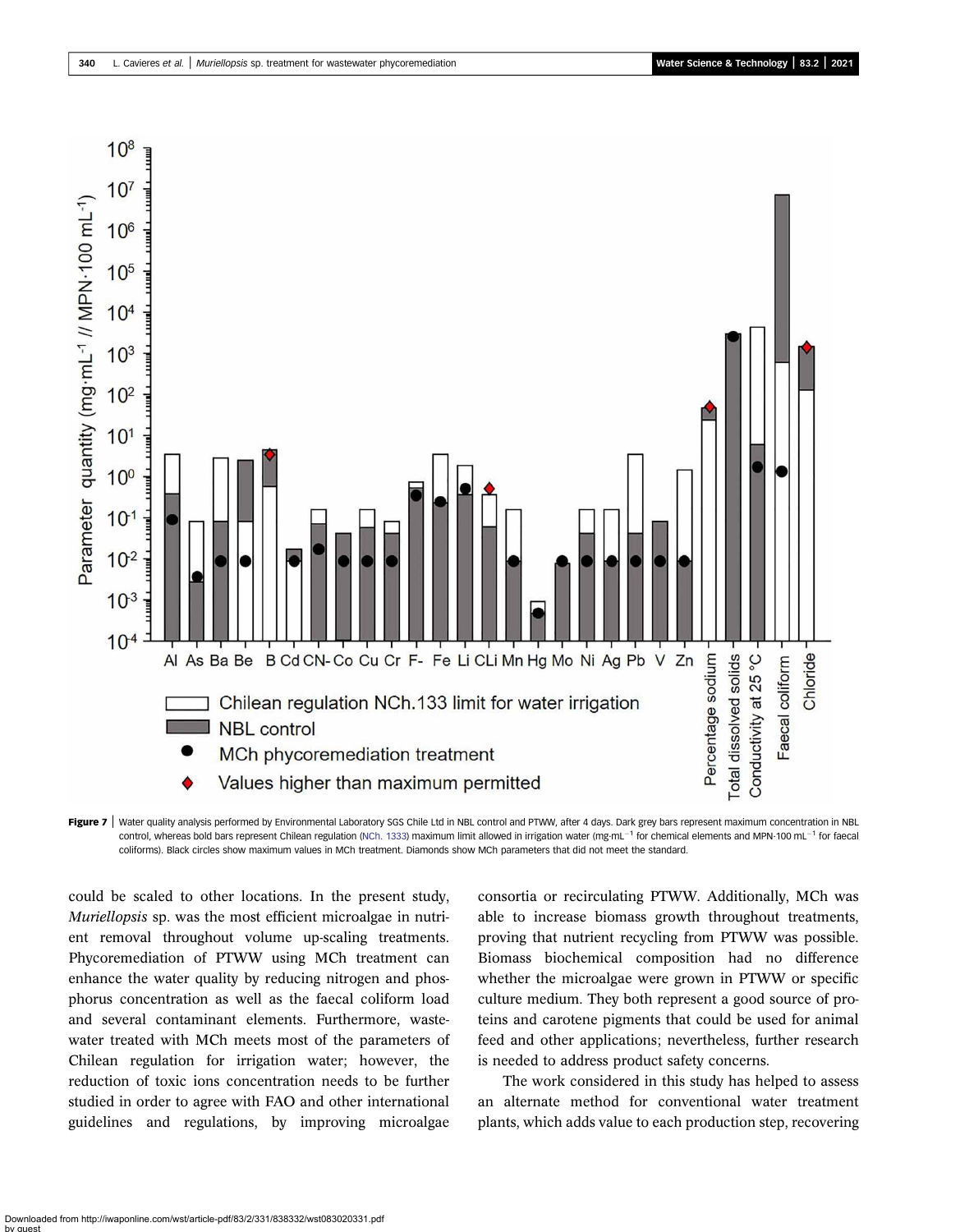<span id="page-10-0"></span>

Figure 8 | Faecal coliform bacteria: MPN-100 mL in 800-L phycoremediation systems after 4 days of treatment. Bold bars represent concentration on day 0, while dotted bars, at day 4. Horizontal line indicates faecal coliform value permitted in irrigation water by Chilean regulation. Significant differences were found within both groups after Student's t-test ( $p < 0.05$ ).

water with irrigation quality and biomass with high potential for different usage. This biotechnological application represents a promising circular economy-based process for wastewater reclamation in the Atacama Desert. Future research could address the characterization of microalgae consortium efficiency on nutrient and contaminant removal under local conditions and final product safety, in order to identify the feasibility at industrial scale and prolonged treatments.

# ACKNOWLEDGEMENTS

We thank SEMBCORP-Aguas del Norte SA for technical support and raw material supply. This work received funding from project NEWTON IT14I10037 granted by CONICYT-Chile.

## DATA AVAILABILITY STATEMENT

All relevant data are included in the paper or its Supplementary Information.

# **REFERENCES**

Abinandan, S., Subashchandrabose, S. R., Venkateswarlu, K. & Megharaj, M. 2018 [Nutrient removal and biomass production:](http://dx.doi.org/10.1080/07388551.2018.1472066) [advances in microalgal biotechnology for wastewater](http://dx.doi.org/10.1080/07388551.2018.1472066) [treatment.](http://dx.doi.org/10.1080/07388551.2018.1472066) Critical Reviews in Biotechnology 38 (8), 1244–1260. https://doi.org/10.1080/07388551.2018. 1472066.

- Acién, F. G., Molina, E., Reis, A., Torzillo, G., Zittelli, G. C., Sepúlveda, C. & Masojídek, J. 2017 [Photobioreactors for the](http://dx.doi.org/10.1016/B978-0-08-101023-5.00001-7) [production of microalgae](http://dx.doi.org/10.1016/B978-0-08-101023-5.00001-7). In: Microalgae-Based Biofuels and Bioproducts: From Feedstock Cultivation to End-Products (R. Muñoz & C. Gonzalez-Fernandez eds.). Woodhead Publishing, pp. 1–44. https://doi.org/10.1016/B978-0-08- 101023-5.00001-7.
- Acurio, L. P., Salazar, D. M., Valencia, A. F., Robalino, D. R., Barona, A. C., Alvarez, F. C. & Rodriguez, C. A. [Antimicrobial potential of](https://dx.doi.org/10.1088/1755-1315/151/1/012040) Chlorella algae isolated from [stacked waters of the Andean Region of Ecuador](https://dx.doi.org/10.1088/1755-1315/151/1/012040). IOP Conference Series: Earth and Environmental Science 151 (1). https://doi.org/10.1088/1755-1315/151/1/012040.
- Agüera, A., Plaza-Bolaños, P. & Fernández, F. G. A. 2020 [Removal](http://dx.doi.org/10.1016/B978-0-12-819594-9.00020-6) [of contaminants of emerging concern by microalgae-based](http://dx.doi.org/10.1016/B978-0-12-819594-9.00020-6) [wastewater treatments and related analytical techniques.](http://dx.doi.org/10.1016/B978-0-12-819594-9.00020-6) In: Current Developments in Biotechnology and Bioengineering. Emerging Organic Micro-Pollutants. Elsevier, pp. 503–525. https://doi.org/10.1016/B978-0-12-819594-9.00020-6.
- Álvarez-Díaz, P. D., Ruiz, J., Arbib, Z., Barragán, J., Garrido-Pérez, M. C. & Perales, J. A. 2017 [Freshwater microalgae selection](http://dx.doi.org/10.1016/j.algal.2017.02.006) [for simultaneous wastewater nutrient removal and lipid](http://dx.doi.org/10.1016/j.algal.2017.02.006) [production.](http://dx.doi.org/10.1016/j.algal.2017.02.006) Algal Research 24, 477–485. https://doi.org/10. 1016/j.algal.2017.02.006.
- APHA/AWA 1999 Standard Methods for the Examination of water and Wastewater, 20th edn. American Public Health Association /American Water Association, Washington DC, USA.
- Baker, N. R. 2008 [Chlorophyll fluorescence: a probe of](http://dx.doi.org/10.1146/annurev.arplant.59.032607.092759) [photosynthesis](http://dx.doi.org/10.1146/annurev.arplant.59.032607.092759) in vivo. Annual Review of Plant Biology 59 (1), 89–113. https://doi.org/10.1146/annurev.arplant.59. 032607.092759.
- Blanco, A. M., Moreno, J., Del Campo, J. A., Rivas, J. & Guerrero, M. G. 2007 [Outdoor cultivation of lutein-rich cells of](http://dx.doi.org/10.1007/s00253-006-0598-9) Muriellopsis [sp. in open ponds.](http://dx.doi.org/10.1007/s00253-006-0598-9) Applied Microbiology and Biotechnology 73, 1259–1266. https://doi.org/10.1007/ s00253-006-0598-9.
- Cerón, M. C., Campos, I., Sánchez, J. F., Acién, F. G., Molina, E. & Fernández-Sevilla, J. M. 2008 [Recovery of lutein from](http://dx.doi.org/10.1021/jf8025875) [microalgae biomass: development of a process for](http://dx.doi.org/10.1021/jf8025875) [Scenedesmus almeriensis](http://dx.doi.org/10.1021/jf8025875) biomass. Journal of Agricultural and Food Chemistry 56 (24), 11761–11766. https://doi.org/ 10.1021/jf8025875.
- Cuellar-Bermudez, S. P., Aleman-Nava, G. S., Chandra, R., Garcia-Perez, J. S., Contreras-Angulo, J. R., Markou, G., Muylaert, K., Rittmann, B. E. & Parra-Saldivar, R. 2017 [Nutrients](http://dx.doi.org/10.1016/j.algal.2016.08.018) [utilization and contaminants removal. A review of two](http://dx.doi.org/10.1016/j.algal.2016.08.018) [approaches of algae and cyanobacteria in wastewater](http://dx.doi.org/10.1016/j.algal.2016.08.018). Algal Research 24, 438–449. http://dx.doi.org/10.1016/j.algal. 2016.08.018.
- Del Campo, J. A., Moreno, J., Rodríguez, H., Angeles Vargas, M., Rivas, J. & Guerrero, M. G. 2000 [Carotenoid content of](http://dx.doi.org/10.1016/S0168-1656(99)00178-9) [chlorophycean microalgae: factors determining lutein](http://dx.doi.org/10.1016/S0168-1656(99)00178-9) accumulation in Muriellopsis [sp. \(Chlorophyta\)](http://dx.doi.org/10.1016/S0168-1656(99)00178-9). Journal of Biotechnology 76 (1), 51–59. https://doi.org/10.1016/S0168- 1656(99)00178-9.
- Delgadillo-Mirquez, L., Lopes, F., Taidi, B. & Pareau, D. [Nitrogen and phosphate removal from wastewater with a](http://dx.doi.org/10.1016/j.btre.2016.04.003)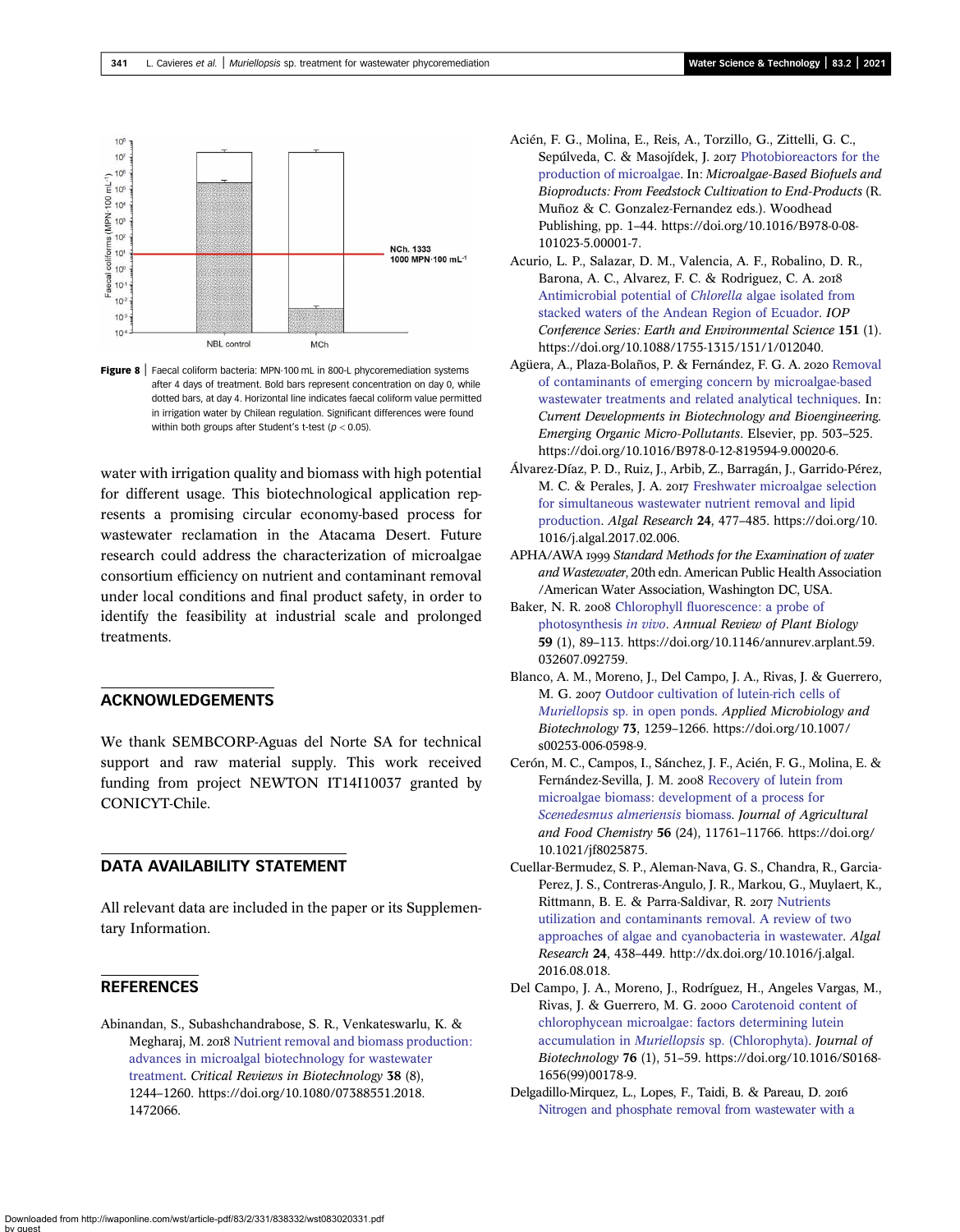<span id="page-11-0"></span>[mixed microalgae and bacteria culture.](http://dx.doi.org/10.1016/j.btre.2016.04.003) Biotechnology Reports 11, 18–26. http://dx.doi.org/10.1016/j.btre.2016.04.003.

- Ferro, L., Gentili, F. G. & Funk, C. 2018 [Isolation and](http://dx.doi.org/10.1016/j.algal.2018.03.006) [characterization of microalgal strains for biomass production](http://dx.doi.org/10.1016/j.algal.2018.03.006) [and wastewater reclamation in Northern Sweden](http://dx.doi.org/10.1016/j.algal.2018.03.006). Algal Research 32 (August), 44–53. https://doi.org/10.1016/j.algal. 2018.03.006.
- Gómez, C., Escudero, R., Morales, M. M., Figueroa, F. L., Fernández-Sevilla, J. M. & Acién, F. G. 2013 [Use of](http://dx.doi.org/10.1007/s00253-012-4634-7) [secondary-treated wastewater for the production of](http://dx.doi.org/10.1007/s00253-012-4634-7) [Muriellopsis](http://dx.doi.org/10.1007/s00253-012-4634-7) sp. Applied Microbiology and Biotechnology 97 (5), 2239–2249. https://doi.org/10.1007/s00253-012-4634-7.
- Gonçalves, A. L., Pires, J. C. M. & Simões, M. 2017 [A review on the](http://dx.doi.org/10.1016/j.algal.2016.11.008) [use of microalgal consortia for wastewater treatment](http://dx.doi.org/10.1016/j.algal.2016.11.008). Algal Research 24, 403–415. https://doi.org/10.1016/j.algal.2016. 11.008.
- González, L. E., Cañizares, R. O. & Baena, S. 1997 [Efficiency of](http://dx.doi.org/10.1016/S0960-8524(97)00029-1) [ammonia and phosphorus removal from a Colombian](http://dx.doi.org/10.1016/S0960-8524(97)00029-1) [agroindustrial wastewater by the microalgae](http://dx.doi.org/10.1016/S0960-8524(97)00029-1) Chlorella vulgaris and [Scenedesmus dimorphus](http://dx.doi.org/10.1016/S0960-8524(97)00029-1). Bioresource Technology 60 (3), 259–262. https://doi.org/10.1016/S0960-8524(97)00029-1.
- Gupta, S. K., Ansari, F. A., Shriwastav, A., Sahoo, N. K., Rawat, I. & Bux, F. 2016 Dual role of [Chlorella sorokiniana](http://dx.doi.org/10.1016/j.jclepro.2015.12.040) and Scenedesmus obliquus [for comprehensive wastewater](http://dx.doi.org/10.1016/j.jclepro.2015.12.040) [treatment and biomass production for bio-fuels.](http://dx.doi.org/10.1016/j.jclepro.2015.12.040) Journal of Cleaner Production 115, 255–264. http://dx.doi.org/10.1016/ j.jclepro.2015.12.040.
- Hu, J., Nagarajan, D., Zhang, Q., Chang, J. S. & Lee, D. J. [Heterotrophic cultivation of microalgae for pigment](http://dx.doi.org/10.1016/j.biotechadv.2017.09.009) [production: a review.](http://dx.doi.org/10.1016/j.biotechadv.2017.09.009) Biotechnology Advances 36 (1), 54–67. https://doi.org/10.1016/j.biotechadv.2017.09.009.
- Jebali, A., Acién, F. G., Rodriguez Barradas, E., Olguín, E. J., Sayadi, S. & Molina Grima, E. 2018 [Pilot-scale outdoor](http://dx.doi.org/10.1016/j.biortech.2018.04.057) production of Scenedesmus [sp. in raceways using flue gases](http://dx.doi.org/10.1016/j.biortech.2018.04.057) [and centrate from anaerobic digestion as the sole culture](http://dx.doi.org/10.1016/j.biortech.2018.04.057) [medium.](http://dx.doi.org/10.1016/j.biortech.2018.04.057) Bioresource Technology 262, 1–8. https://doi.org/ 10.1016/j.biortech.2018.04.057.
- Karlsson, M., Karlberg, B. & Olsson, R. J. O. 1995 [Determination](http://dx.doi.org/10.1016/0003-2670(95)00179-4) [of nitrate in municipal wastewater by UV spectroscopy.](http://dx.doi.org/10.1016/0003-2670(95)00179-4) Analytica Chimica Acta 312 (1), 107–113. https://doi.org/10. 1016/0003-2670(95)00179-4.
- Kochert, A. G. 1978 Carbohydrate determination by the phenol– sulfuric acid method. In: Handbook of Phycological Methods: Physiological and Biochemical Methods. (J. A. Hellebust & J. S. Craigie, eds.) Cambridge University Press, Cambridge, pp. 95–97.
- Komolafe, O., Velasquez Orta, S. B., Monje-Ramirez, I., Noguez, I. Y., Harvey, A. P. & Orta Ledesma, M. T. 2014 [Biodiesel](http://dx.doi.org/10.1016/j.biortech.2013.12.048) [production from indigenous microalgae grown in](http://dx.doi.org/10.1016/j.biortech.2013.12.048) [wastewater.](http://dx.doi.org/10.1016/j.biortech.2013.12.048) Bioresource Technology 154, 297–304. http://dx. doi.org/10.1016/j.biortech.2013.12.048.
- Krom, M. D. 1980 [Spectrophotometric determination of ammonia:](http://dx.doi.org/10.1039/an9800500305) [a study of a modified Berthelot reaction using salicylate and](http://dx.doi.org/10.1039/an9800500305) [dichloroisocyanurate.](http://dx.doi.org/10.1039/an9800500305) Analyst 105 (1249), 305-316. https:// doi.org/10.1039/AN9800500305.
- Li, Y., Chen, Y. F., Chen, P., Min, M., Zhou, W., Martinez, B., Zhu, J. & Ruan, R. 2011 [Characterization of a microalga](http://dx.doi.org/10.1016/j.biortech.2011.01.091) Chlorella

[sp. well adapted to highly concentrated municipal](http://dx.doi.org/10.1016/j.biortech.2011.01.091) [wastewater for nutrient removal and biodiesel production](http://dx.doi.org/10.1016/j.biortech.2011.01.091). Bioresource Technology 102 (8), 5138–5144. http://dx.doi. org/10.1016/j.biortech.2011.01.091.

- Liu, J., Pan, Y., Yao, C., Wang, H., Cao, X. & Xue, S. [Determination of ash content and concomitant acquisition of](http://dx.doi.org/10.1016/j.algal.2015.08.018) [cell compositions in microalgae via thermogravimetric \(TG\)](http://dx.doi.org/10.1016/j.algal.2015.08.018) [analysis.](http://dx.doi.org/10.1016/j.algal.2015.08.018) Algal Research 12, 149–155. http://dx.doi.org/10. 1016/j.algal.2015.08.018.
- López, C., Cerón, M., Fernández, F., Bustos, C., Chisti, Y. & Sevilla, J. 2010 [Protein measurements of microalgal and](http://dx.doi.org/10.1016/j.biortech.2010.04.077) [cyanobacterial biomass.](http://dx.doi.org/10.1016/j.biortech.2010.04.077) Bioresource Technology 101, 7587–7591. https://doi.org/10.1016/j.biortech.2010.04.077.
- Lu, W., Wang, Z., Wang, X. & Yuan, Z. 2015 [Cultivation of](http://dx.doi.org/10.1016/j.biortech.2015.05.094) Chlorella [sp. using raw dairy wastewater for nutrient removal](http://dx.doi.org/10.1016/j.biortech.2015.05.094) [and biodiesel production: characteristics comparison of](http://dx.doi.org/10.1016/j.biortech.2015.05.094) [indoor bench-scale and outdoor pilot-scale cultures](http://dx.doi.org/10.1016/j.biortech.2015.05.094). Bioresource Technology 192, 382–388. https://doi.org/10. 1016/j.biortech.2015.05.094.
- Martínez, M., Leyton, Y., Cisternas, L. A. & Riquelme, C. [Metal removal from acid waters by an endemic microalga](http://dx.doi.org/10.3390/min8090378) [from the Atacama Desert for water recovery](http://dx.doi.org/10.3390/min8090378). Minerals 8. https://doi.org/10.3390/min8090378.
- McGinn, P. J., Dickinson, K. E., Park, K. C., Whitney, C. G., MacQuarrie, S. P., Black, F. J., Frigon, J. C., Guiot, S. R. & O'Leary, S. J. B. 2012 [Assessment of the bioenergy and](http://dx.doi.org/10.1016/j.algal.2012.05.001) [bioremediation potentials of the microalga](http://dx.doi.org/10.1016/j.algal.2012.05.001) Scenedesmus sp. [AMDD cultivated in municipal wastewater effluent in batch](http://dx.doi.org/10.1016/j.algal.2012.05.001) [and continuous mode.](http://dx.doi.org/10.1016/j.algal.2012.05.001) Algal Research 1 (2), 155–165. http:// dx.doi.org/10.1016/j.algal.2012.05.001.
- Moretti, M., Van Passel, S., Camposeo, S., Pedrero, F., Dogot, T., Lebailly, P. & Vivaldi, G. A. 2019 [Modelling environmental](http://dx.doi.org/10.1016/j.scitotenv.2019.01.043) [impacts of treated municipal wastewater reuse for tree crops](http://dx.doi.org/10.1016/j.scitotenv.2019.01.043) [irrigation in the Mediterranean coastal region.](http://dx.doi.org/10.1016/j.scitotenv.2019.01.043) Science of the Total Environment 660, 1513–1521. http://dx.doi.org/10. 1016/j.scitotenv.2019.01.043.
- Nch 1333. Norma Chilena Oficial 1987. Requisitos de calidad del agua para diferentes usos. Of 78 Modificada en 1987. (Official Chilean Standard 1987. Water quality requirements for different use. Of 78 Amended in 1987). [https://ciperchile.](https://ciperchile.cl/pdfs/11-2013/norovirus/NCh1333-1978_Mod-1987.pdf) [cl/pdfs/11-2013/norovirus/NCh1333-1978\\_Mod-1987.pdf](https://ciperchile.cl/pdfs/11-2013/norovirus/NCh1333-1978_Mod-1987.pdf)
- Nelson, K. L., Boehm, A. B., Davies-Colley, R. J., Dodd, M. C., Kohn, T., Linden, K. G., Liu, Y., Maraccini, P. A., McNeill, K., Mitch, W. A., Nguyen, T. H., Parker, K. M., Rodriguez, R. A., Sassoubre, L. M., Silverman, A. I., Wigginton, K. R. & Zepp, R. G. 2018 [Sunlight-mediated inactivation of health-relevant](http://dx.doi.org/10.1039/C8EM00047F) [microorganisms in water: a review of mechanisms and](http://dx.doi.org/10.1039/C8EM00047F) [modeling approaches](http://dx.doi.org/10.1039/C8EM00047F). Environmental Science: Processes and Impacts 20 (8), 1089–1122. https://doi.org/10.1039/ C8EM00047F.
- Oberholster, P. J., Cheng, P. H., Genthe, B. & Steyn, M. 2019 [The](http://dx.doi.org/10.1007/s10811-018-1554-7) [environmental feasibility of low-cost algae-based sewage](http://dx.doi.org/10.1007/s10811-018-1554-7) [treatment as a climate change adaption measure in rural](http://dx.doi.org/10.1007/s10811-018-1554-7) [areas of SADC countries](http://dx.doi.org/10.1007/s10811-018-1554-7). Journal of Applied Phycology 31, 355–363. https://doi.org/10.1007/s10811-018-1554-7.
- Osundeko, O., Dean, A., Davies &, H. & Pittman, J. [Acclimation of microalgae to wastewater environments](http://dx.doi.org/10.1093/pcp/pcu113)